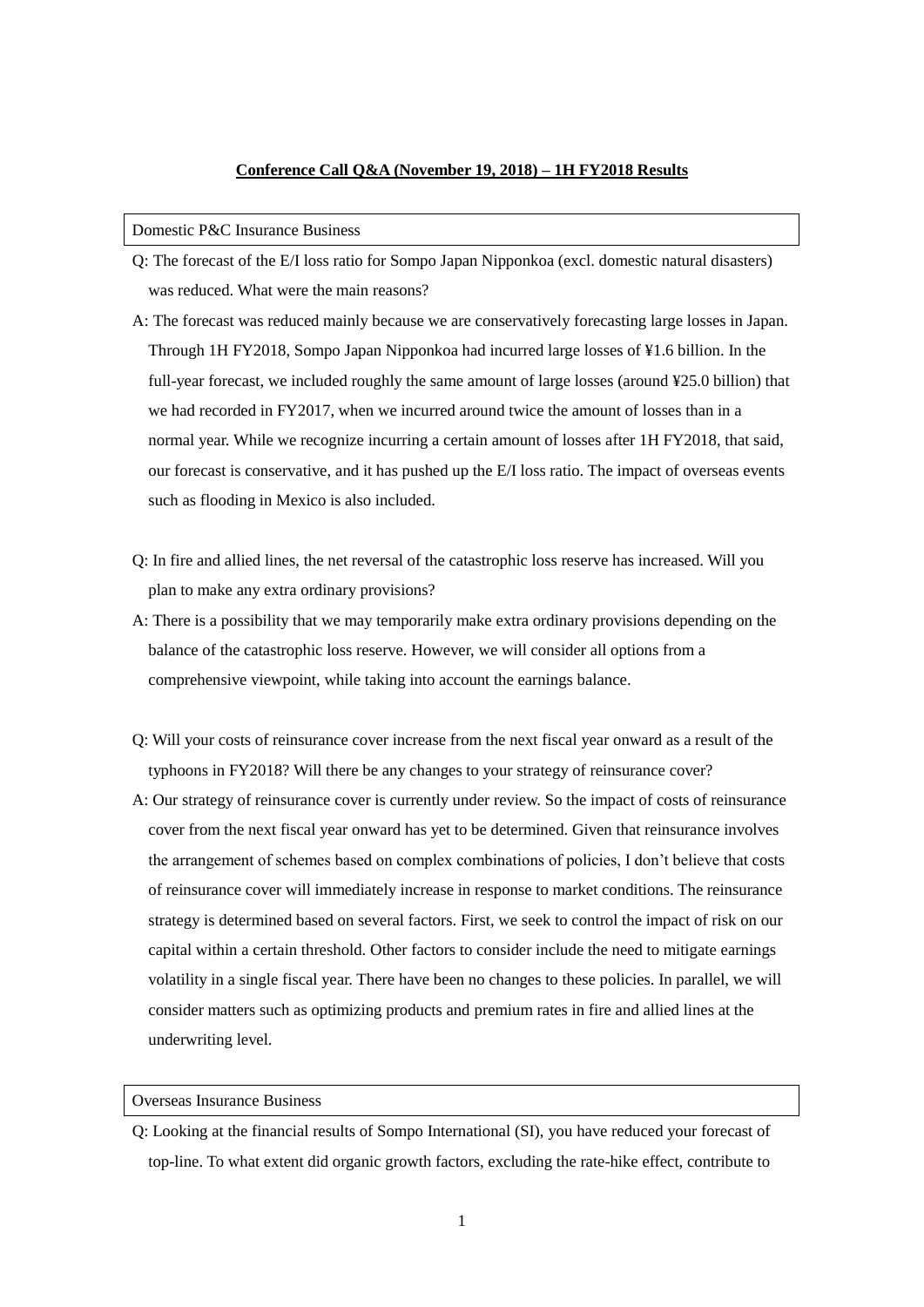this reduction? In addition, your forecast of the loss ratio was kept largely unchanged. Could you please discuss your assumption for overseas natural disasters and current conditions?

A: The gross premiums written of SI were initially forecast to grow by 34% year on year. Looking at the components of this forecast growth, as previously announced, we had expected an increase of 13% from the effect of integration with companies such as Sompo America; an increase of 11% from the rate-hike effect; and an increase of just over 10% from organic growth. In our revised forecast, gross premiums written are now forecast to increase 25% year on year. While we expect the integration effect to remain in line with the initial forecast, we have reduced growth from the rate-hike effect to around 6% and organic growth to around 6% in light of current conditions. The outlook for organic growth was reduced partly due to measures to tighten the underwriting of policies that do not meet SI's profitability standards, primarily for property insurance, as SI continues to conduct underwriting with an emphasis on profitability. The forecast of the loss ratio was revised slightly to 60.6%, from the initial forecast of 60.4%. Looking at the overseas natural disaster assumption of SI, there were only a few overseas natural disasters in 1H FY2018. However, we expect to incur a certain amount of losses due to a hurricane (Hurricane Michael) in 2H FY2018. Based on these factors, we have maintained our initial overseas natural disaster assumption of ¥26.0 billion.

## Shareholder Return

- Q: Assuming a total payout ratio of 50% against the revised adjusted profit forecast of ¥105.0 billion, I believe that you will no longer have very much buffer for share buybacks. What is your policy on the total payout ratio for the current fiscal year?
- A: We are targeting a total payout ratio of 50% over the medium term. In fact, we have delivered a total payout ratio of 50% for the past four years. I believe that investors and shareholders are well aware of management's strong commitment to a total payout ratio of 50%. Meanwhile, looking at the total payout ratio for FY2013, a year when there was major snow damage, we set the total payout ratio at 220% in order to maintain a stable dividend and other returns. This means we have responded flexibly, including setting the total payout ratio above 50% when profits available for returns have fluctuated due to temporary factors. Therefore, one of the options for FY2018 will be to set the total payout ratio above 50%. Let me also add that management is strongly determined not to fall short of the shareholder return policy.
- Q: What led up to your decision to cancel treasury stock?
- A: We have previously noted that we have no intention of releasing the treasury stock back into the